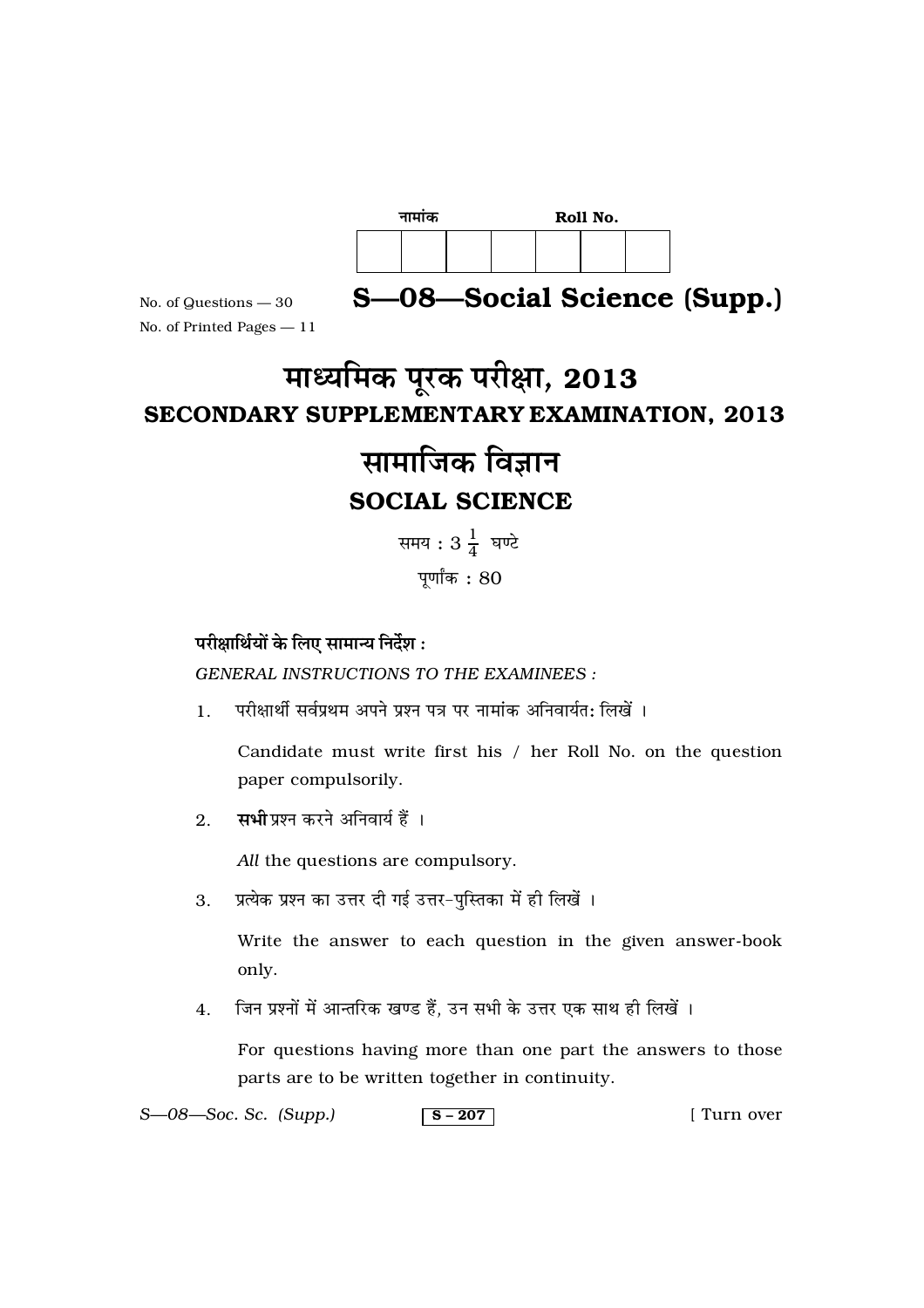प्रश्न पत्र के हिन्दी व अंग्रेजी रूपांतर में किसी प्रकार की त्रुटि / अंतर / विरोधाभास  $5.$ होने पर हिन्दी भाषा के प्रश्न को ही सही मानें ।

If there is any error  $\hspace{0.1 cm}/\hspace{0.1 cm}$  difference  $\hspace{0.1 cm}/\hspace{0.1 cm}$  contradiction in Hindi and English versions of the question paper, the question of Hindi version should be treated valid.

| 6. | प्रश्न संख्या | अंक प्रत्येक प्रश्न       | उत्तर की शब्द सीमा             |
|----|---------------|---------------------------|--------------------------------|
|    | $1 - 6$       | 1                         | $20 \overline{\mathrm{g}}$ क्द |
|    | $7 - 13$      | 2                         | $40 \overline{\mathrm{M}}$ ब्द |
|    | $14 - 22$     | 3                         | $100 \,$ शब्द                  |
|    | $23 - 29$     | 4                         | $150$ शब्द                     |
|    |               |                           |                                |
|    | Q. Nos.       | <b>Marks per question</b> | Word limit of answer           |
|    | $1 - 6$       | $\mathbf 1$               | 20 words                       |
|    | $7 - 13$      | $\mathbf{2}$              | 40 words                       |
|    | $14 - 22$     | 3                         | 100 words                      |

प्रश्न संख्या 30 मानचित्र कार्य से संबंधित है और 5 अंक का है ।  $7.$ Question No. 30 is related to map-work carrying 5 marks.

प्रश्न संख्या 23 से 26 और 28 में आन्तरिक विकल्प हैं । 8.

There are internal choices in Q. Nos. 23 to 26 and 28.

'हिन्द स्वराज' नामक प्रसिद्ध पुस्तक किसने लिखी ?  $\overline{1}$ .

Who wrote the famous book 'Hind Swaraj' ?

 $\mathbf{1}$ 

- जातीय असमानता का विरोध किस ओलम्पिक खेलों में हुआ ?  $2.$ 
	- In which olympic games was protest raised against racial discrimination?  $\mathbf{1}$
- $S$ — $08$ — $Soc$ . Sc. (Supp.)  $s - 207$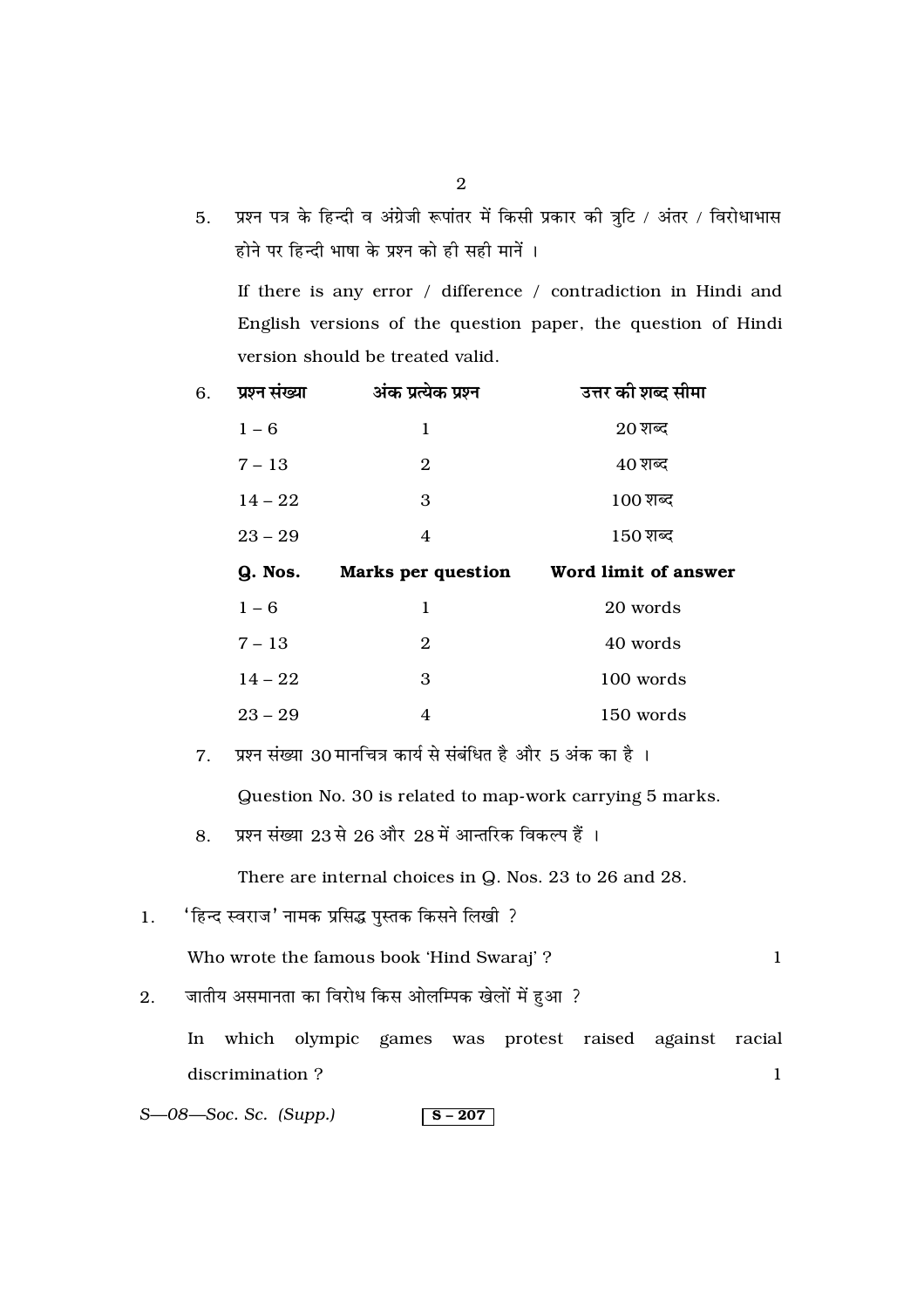3. किन्हीं दो गैर-नवीकरणीय साधनों के नाम लिखिए ।

Write the names of any two non-renewable resources. <sup>1</sup>  $\frac{1}{2} + \frac{1}{2} = 1$ 

4. 'अल्प बेरोजगारी' की परिभाषा लिखिए ।

Write the definition of 'Under Unemployment'. 1

5. 'उदारीकरण' का अर्थ स्पष्ट कीजिए ।

Explain the meaning of 'Liberalisation'. 1

6. दवाइयों के पैकेट पर उत्पादक द्वारा अंकित कोई दो जानकारियाँ लिखिए ।

Write any two information given on a medicine packet by the manufacturer. 1

7. ऊर्जा संसाधनों को वर्गीकृत कीजिए ।

Classify the energy resources. 2

8. भारत में पायी जाने वाली किन्हीं चार प्रकार की मृदाओं के नाम लिखिए ।

Write names of any four types of soils found in India.

*S*—08—Soc. *Sc. (Supp.)* S – 207 [ Turn over  $\frac{1}{2}$  +  $\frac{1}{2}$  +  $\frac{1}{2}$  +  $\frac{1}{2}$  = 2

3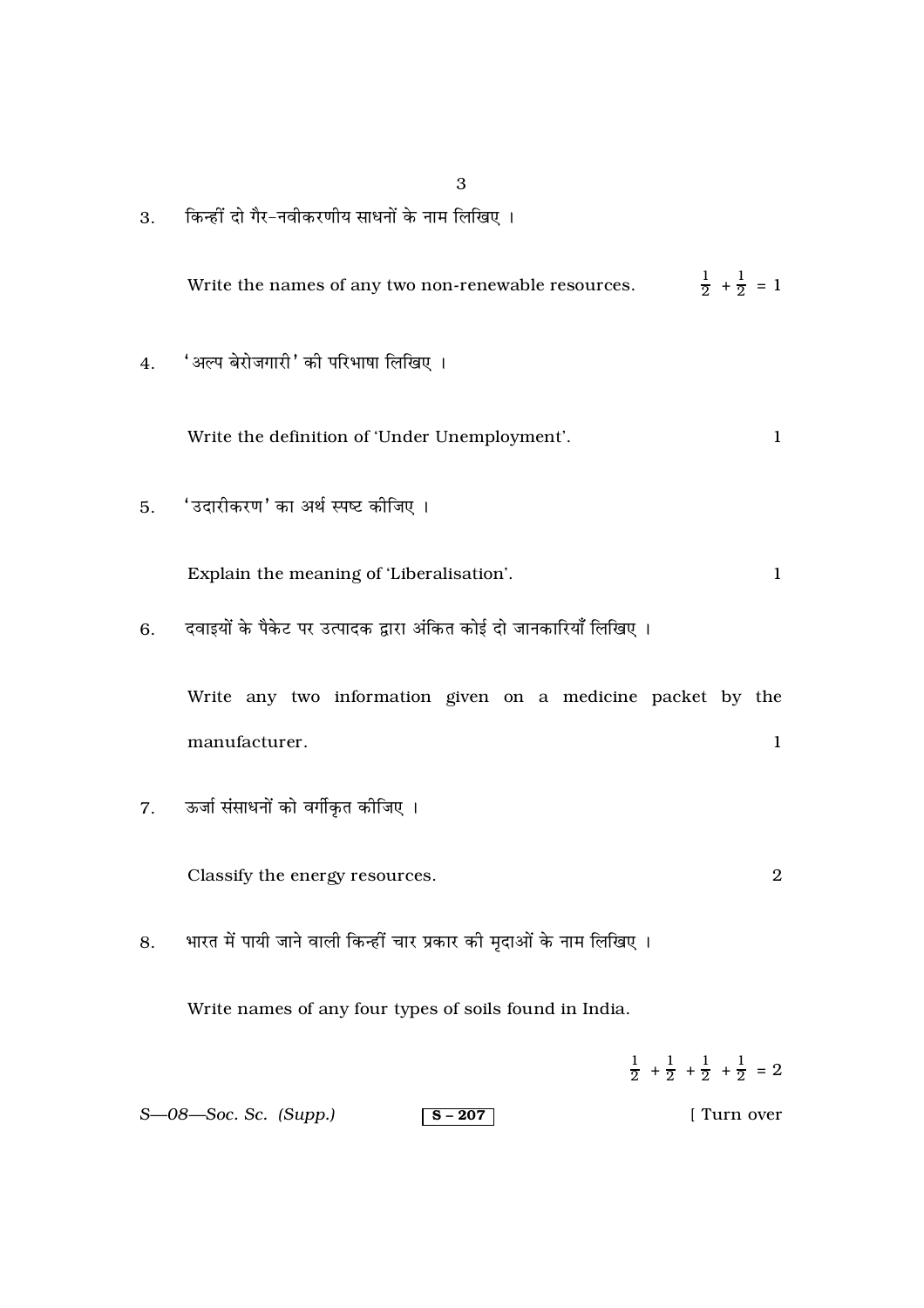भारत में पायी जाने वाली जैव विविधता का वर्णन कीजिए ।  $9<sub>1</sub>$ 

Describe the bio-diversity found in India.

 $\,2\,$ 

10. निम्नलिखित को सुमेलित कीजिए:

|      | राज्य                 |    | खनिज       |  |  |                                                             |
|------|-----------------------|----|------------|--|--|-------------------------------------------------------------|
| (i)  | उड़ीसा                | अ) | तांबा      |  |  |                                                             |
| (ii) | मध्य प्रदेश           | ब) | कोयला      |  |  |                                                             |
|      | (iii) आन्ध्र प्रदेश   | स) | मैंगनीज    |  |  |                                                             |
| (iv) | पश्चिम बंगाल          | द) | चूना-पत्थर |  |  |                                                             |
|      | Match the following : |    |            |  |  | $\frac{1}{2} + \frac{1}{2} + \frac{1}{2} + \frac{1}{2} = 2$ |
|      |                       |    |            |  |  |                                                             |

**Mineral** 

# **State**

- $(i)$ Orissa Copper a)
- Madhya Pradesh Coal  $(ii)$ b)
- (iii) Andhra Pradesh c) Manganese
- West Bengal Limestone.  $(iv)$  $\mathbf{d}$
- भारतीय कृषि पर वैश्वीकरण के प्रभावों की व्याख्या कीजिए ।  $11.$

Discuss the impacts of globalisation on Indian agriculture.  $\overline{2}$ 

S—08—Soc. Sc. (Supp.)  $S - 207$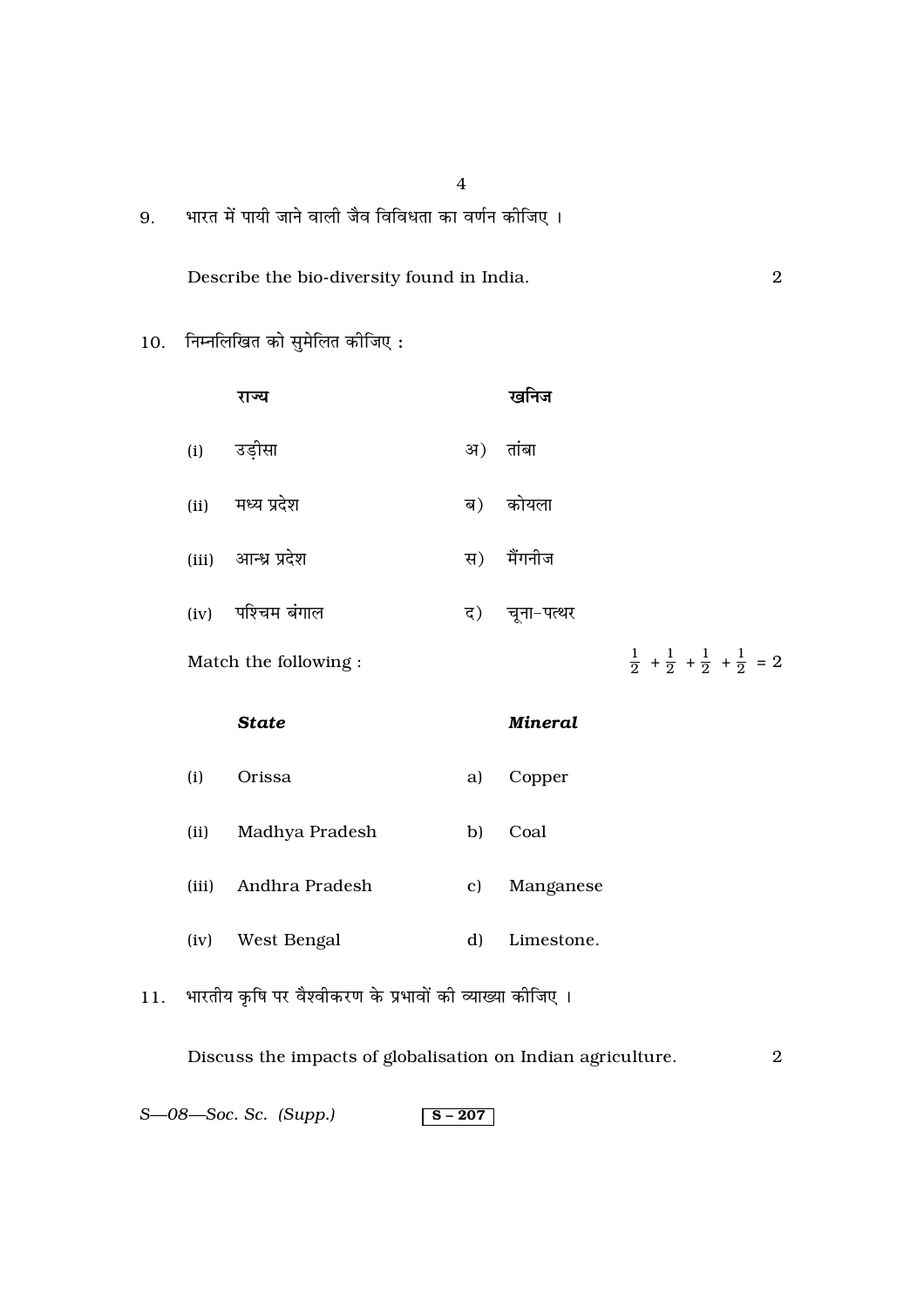वर्षा जल संग्रहण हेतु कोई चार उपाय सुझाइए ।  $12.$ 

Suggest any four methods of rain water harvesting.  $\frac{1}{2} + \frac{1}{2} + \frac{1}{2} + \frac{1}{2} = 2$ 

सतत् पोषणीय विकास से आप क्या समझते हैं ? 13.

> What do you understand by sustainable development? 2

रोलेट एक्ट के खिलाफ जनता द्वारा किये संघर्ष की विवेचना कीजिए । 14.

Analyse the struggle of the people against Rowlatt Act. 3

- 15-16. निम्न में से किन्हीं 2 प्रश्नों के उत्तर दीजिए:
	- 1929 की आर्थिक महामंदी के प्रमुख कारणों का वर्णन कीजिये ।  $(i)$
	- (ii) उन्नीसवीं सदी में विश्व अर्थव्यवस्था में आये परिवर्तनों में तकनीक की भूमिका का वर्णन कीजिये ।
	- (iii) 18 वीं सदी में शहरों में आये सामाजिक बदलावों का वर्णन कीजिये ।

15-16. Attempt any two questions from the following :

 $(i)$ Describe the important causes of the Great Depression of 1929.

3

- Describe the role of technology which brings the changing pattern  $(ii)$ of world economy in the nineteenth century.  $\mathcal{S}$
- (iii) Explain the social changes which took place in the cities of eighteenth century. 3

 $S$ — $08$ — $Soc$ . Sc. (Supp.) [ Turn over  $s - 207$ 

 $\overline{5}$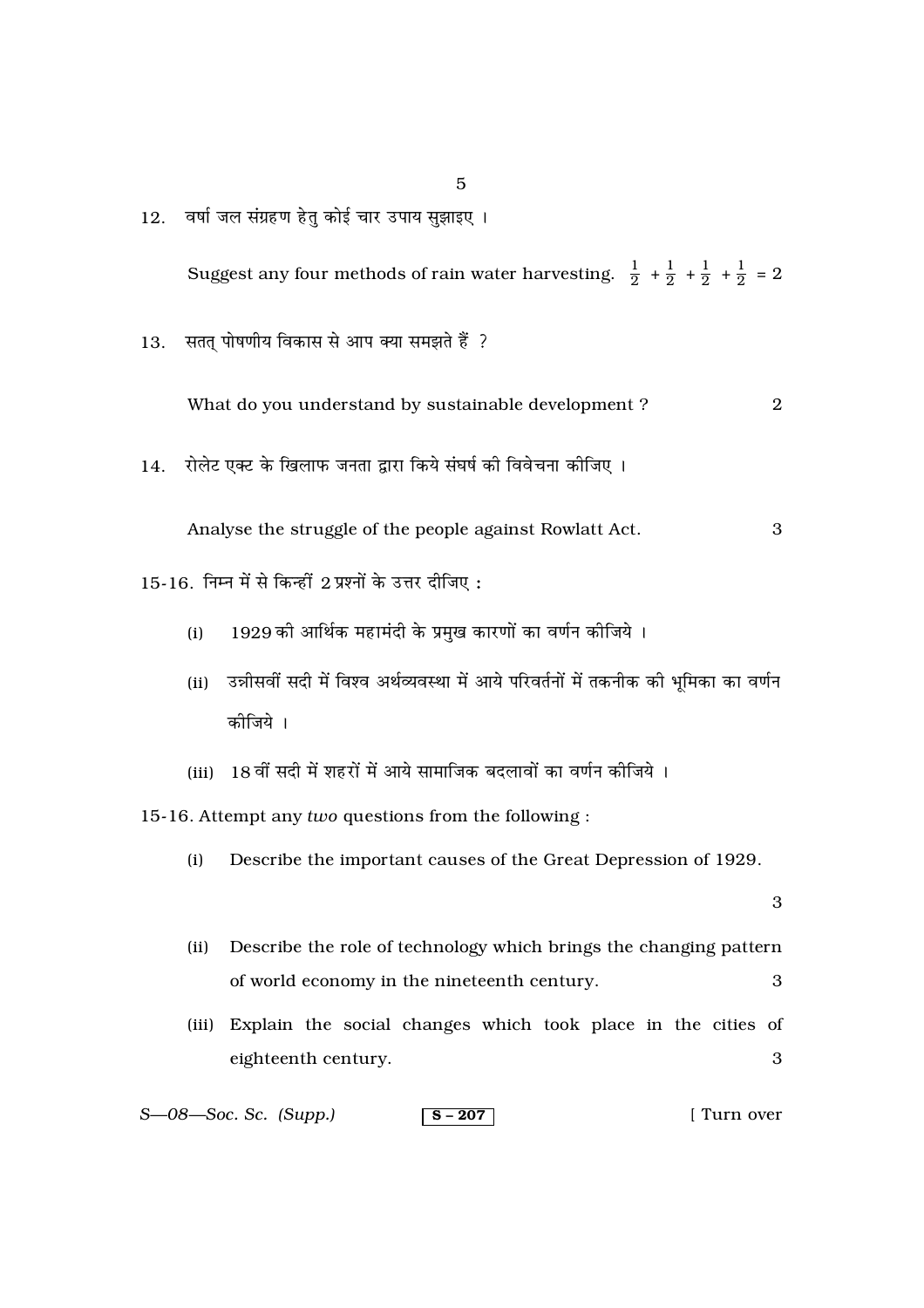17. संघ और राज्यों के बीच शक्ति-विभाजन की प्रणाली को संक्षेप में समझाइए ।

Write in brief the pattern of the division of power between union and states. 3

18. भारत की राजनीति में जाति की भूमिका की विवेचना कीजिए ।

Discuss the role of caste in Indian politics. 3

19. निम्न तालिका की सहायता से कथन की पुष्टि कीजिए कि ''मानव विकास क्रमांक निर्धारण में प्रति व्यक्ति आय एक उपयोगी मापदण्ड नहीं है "।

| राज्य | 2002-03<br>के लिए प्रति<br>व्यक्ति आय<br>( रुपयों में ) | शिशु मृत्युदर<br>प्रति <i>1000</i><br>व्यक्ति<br>2003 | साक्षरता दर<br>%<br>2001 | कक्षा $I$ से $V$ तक<br>का निवल<br>उपस्थिति अनुपात<br>1995-96 | तीन राज्यों में<br>मानव विकास<br>क्रमांक |
|-------|---------------------------------------------------------|-------------------------------------------------------|--------------------------|--------------------------------------------------------------|------------------------------------------|
| पंजाब | 26,000                                                  | 49                                                    | 70                       | 81                                                           | $\mathbf{2}$                             |
| करल   | 22,800                                                  | 11                                                    | 91                       | 91                                                           | 1                                        |
| बिहार | 5,700                                                   | 60                                                    | 47                       | 41                                                           | 3                                        |

# **∑È ¿ ⁄ÊÖÿÊ¥ ∑ ÃÈ‹ŸÊà◊∑ •Ê¢∑ «∏ —**

With the help of the following table establish the statement that "the per capita income is not an important parameter to decide human development rank". 3

### Comparative Data of Some States

|              | Per capita    | Infant                | Literacy | Net          | Human        |
|--------------|---------------|-----------------------|----------|--------------|--------------|
| <b>State</b> | <i>Income</i> | <b>Mortality Rate</b> | rate %   | Attendance   | development  |
|              | 2002-03       | per 1000              | 2001     | ratio for    | rank of      |
|              | (in Rs.)      | 2003                  |          | Class I to V | three states |
|              |               |                       |          | 1995-96      |              |
| Punjab       | 26,000        | 49                    | 70       | 81           | 2            |
| Kerala       | 22,800        | 11                    | 91       | 91           |              |
| Bihar        | 5,700         | 60                    | 47       | 41           | 3            |

*S*—08—Soc. *Sc. (Supp.)* S – 207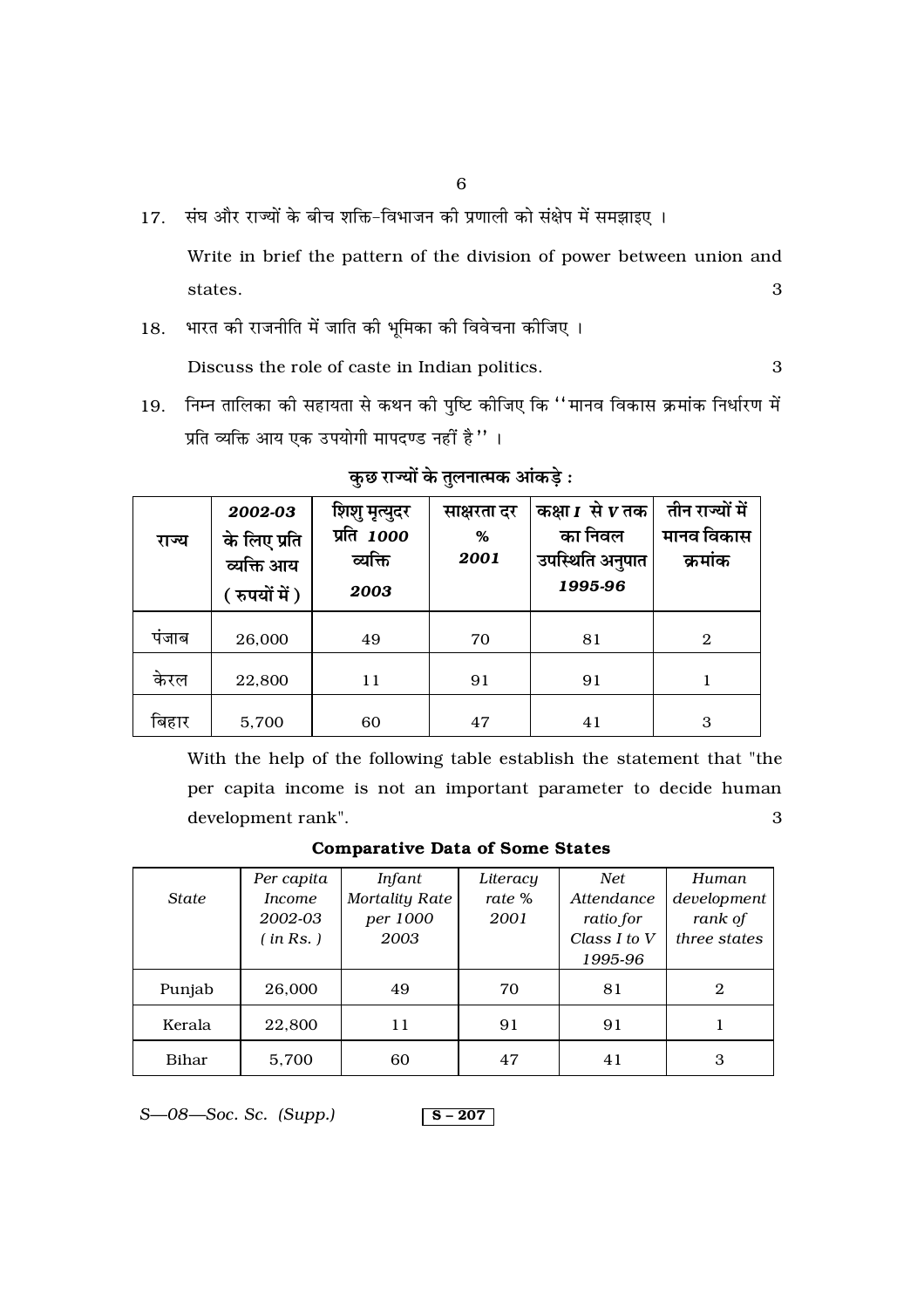- भारतीय अर्थव्यवस्था में तृतीयक क्षेत्र के तीव्र विस्तार के कोई तीन कारण समझाइये । 20. Explain any three reasons of rapid increase in tertiary sector in Indian 3 economy.
- बहुराष्ट्र कम्पनियाँ भारत एवं चीन जैसे देशों में अपने संयन्त्र क्यों स्थापित कर रही हैं ? कोई 21. तीन कारण दीजिए ।

Why are Multinational Companies establishing their plants in countries like India and China? Give any three reasons. 3

3

- भारत में उपभोक्ता आन्दोलन के प्रभावी क्रियान्वयन की कोई तीन कमियाँ बताइए । 22. State any three shortcomings of effective implementation of Consumer Movement in India.
- 1815 के बाद यूरोप में विकसित हो रहे एक नये रूढिवादी दर्शन का वर्णन कीजिये । 23.

#### अथवा

वियतनाम में उपनिवेशी शिक्षा के क्षेत्र में फ्रांसीसियों द्वारा किये गये कार्यों का वर्णन कीजिये । Describe a new conservatism philosophy which was developed in Europe after 1815.  $\overline{4}$ 

#### **OR**

Explain the major work done by the French in expanding colonial education in Vietnam.  $\overline{4}$ 

 $S$ — $08$ — $Soc$ . Sc. (Supp.) [ Turn over  $s - 207$ 

 $\overline{7}$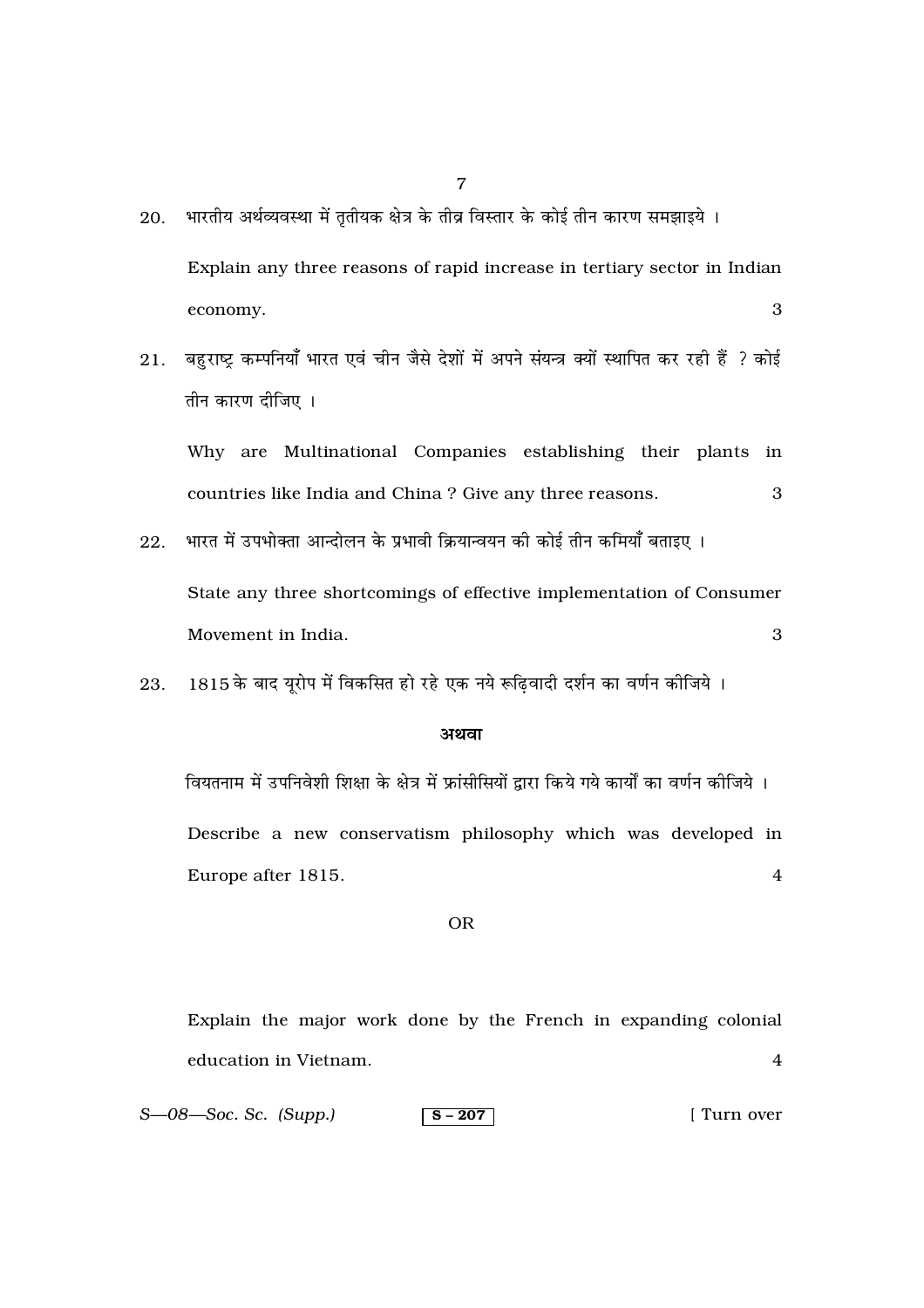- $24.$  निम्न पर संक्षिप्त टिप्पणी लिखिए:
	- (क) वर्नाक्यूलर या देशी प्रेस एक्ट
	- (ख) शुरुआती छपी किताबें ।

#### **अथवा**

- (क) हिन्दी उपन्यास
- (ख) बंगला उपन्यास ।

Write short notes on the following :

(a) Vernacular Press Act

(b) The First Printed Books.  $2 + 2 = 4$ 

- OR
- (a) Hindi Novels (b) Bengali Novels.  $2 + 2 = 4$

25. भारत में राजनीतिक दलों में सुधार के सुझाव दीजिए ।

## अथवा

भारत के किन्हीं दो राष्ट्रीय राजनीतिक दलों के नाम, उनके कार्यक्रम एवं विचारधारा का वर्णन कीजिए ।

Give the suggestions for reform in political parties in India. 4

#### OR

Give the name, programme and ideology of any two national political parties of India. 4

*S*—08—Soc. *Sc. (Supp.)* S – 207

8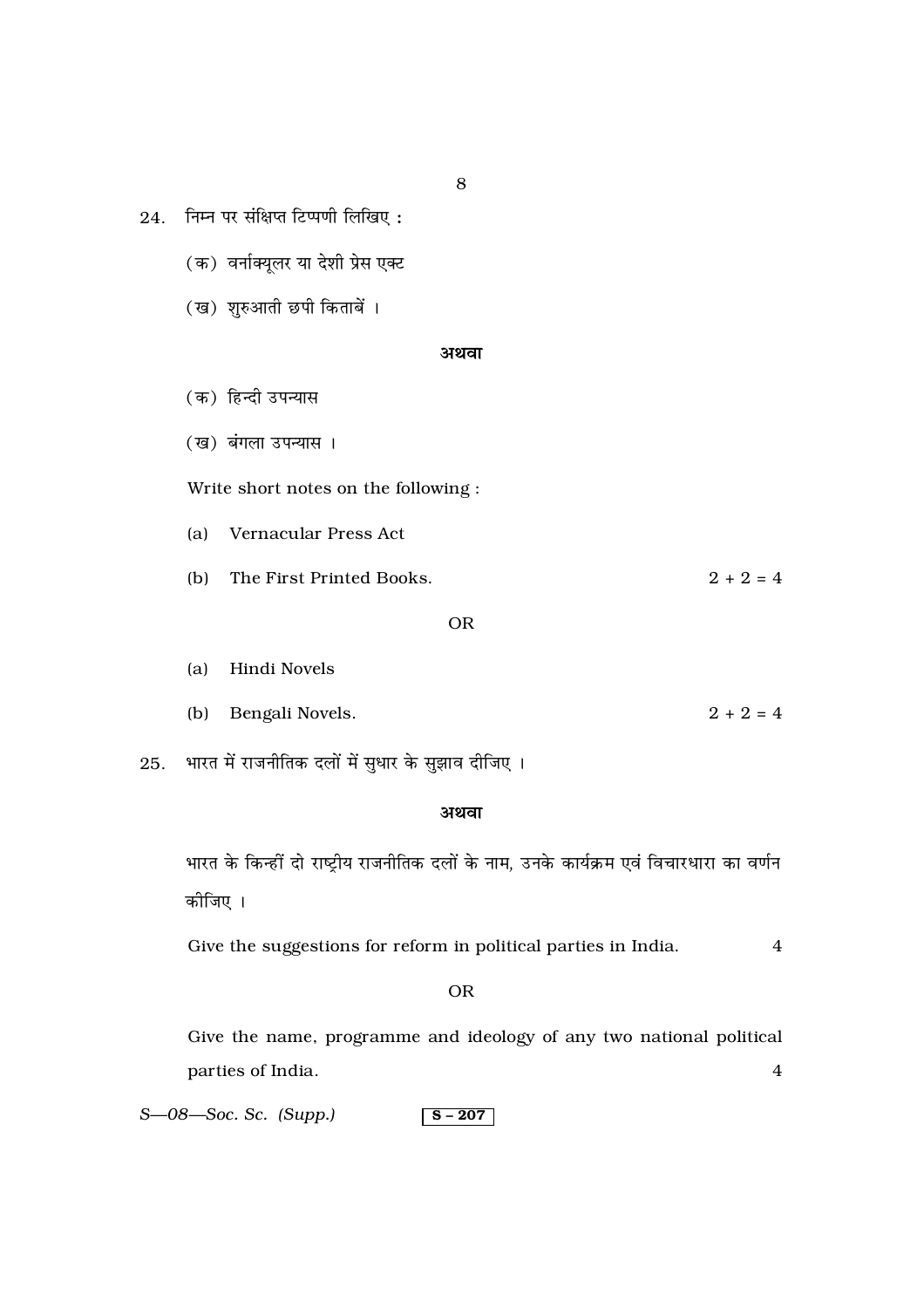26. लोकतांत्रिक शासन प्रणाली में सुशासन के आधार बताइए।

## अथवा

लोकतांत्रिक शासन प्रणाली में तेज आर्थिक विकास हेतु सुझाव दीजिए ।

Explain the bases of good governance in the democratic form of government.  $\overline{4}$ 

### **OR**

Give suggestions for rapid economic development in the democratic form of government.  $\overline{4}$ 

भारत में राजनीतिक सुधारों के कोई चार सुझाव दीजिए । 27.

> Give any four suggestions for political reforms in India.  $\overline{4}$

मांग जमाएँ भी मुद्रा की भांति विनिमय के माध्यम का कार्य करती हैं । स्पष्ट कीजिए । 28.

#### अथवा

जमाकर्ता और कर्जदार के बीच बैंक किस प्रकार मध्यस्थता का कार्य करते हैं ? समझाइए । Demand deposits also work as a medium of exchange like money.  $\overline{4}$ Explain.

#### **OR**

| How do banks mediate depositors and borrowers? Explain. |  |
|---------------------------------------------------------|--|
|                                                         |  |

|  | $S$ — $08$ — $Soc$ . Sc. (Supp.) | $\vert$ S – 207 | I Turn over |
|--|----------------------------------|-----------------|-------------|
|--|----------------------------------|-----------------|-------------|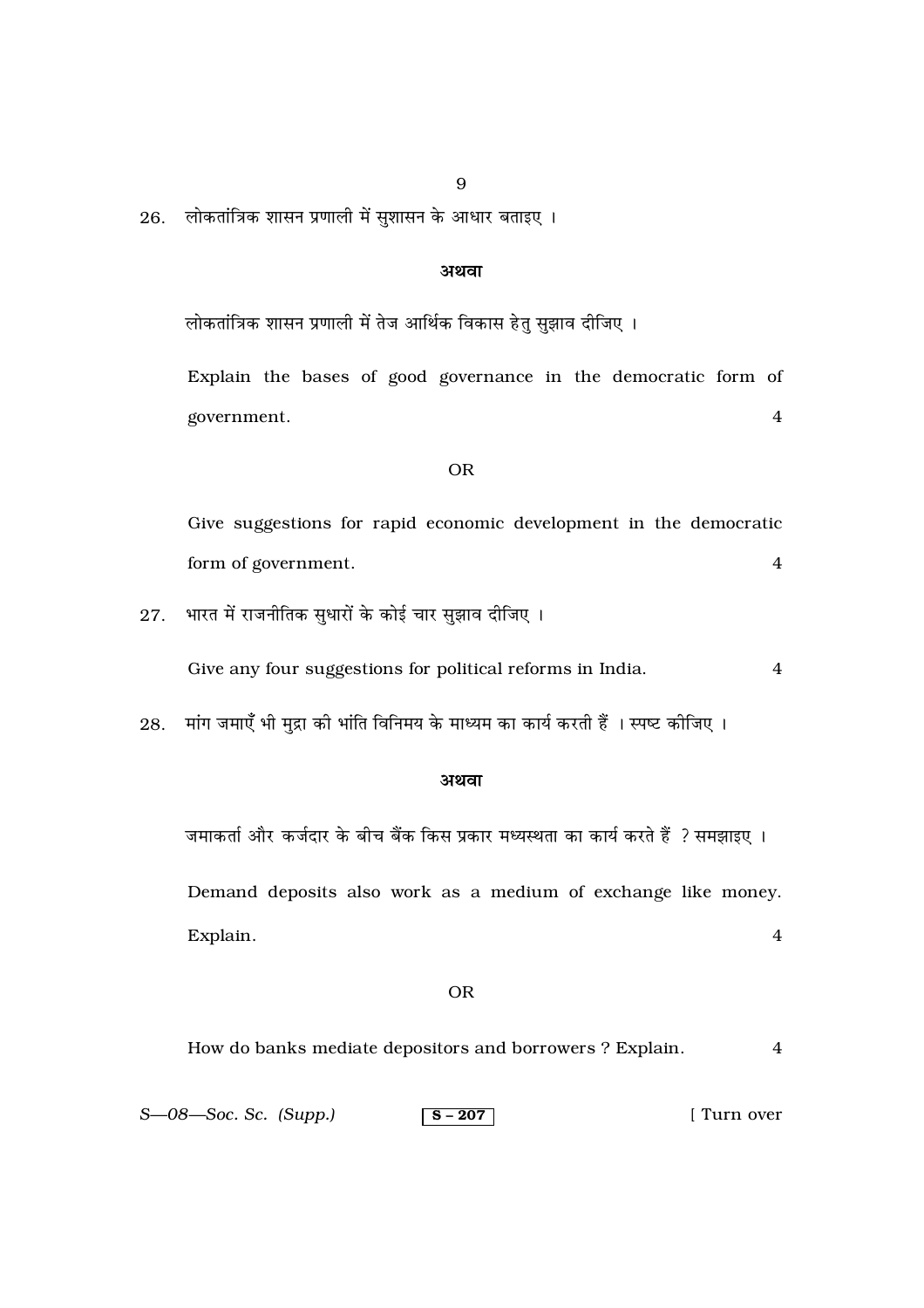29. निम्न पर संक्षिप्त टिप्पणियाँ लिखिए:

- (i) सड़क परिवहन के गुण
- (ii) वायु प्रदूषण को नियंत्रित करने के उपाय ।

Write short notes on the following :

Merits of road transportation  $(i)$ 

 $2 + 2 = 4$ (ii) Suggestion to control air pollution.

30. (क) दिए गए भारत के रेखा मानचित्र में निम्नलिखित को अंकित कीजिए:

- $(i)$  नागपुर
- $(ii)$  पूना ।

(ख) दिए गए भारत के रेखा मानचित्र में निम्न को अंकित कीजिए:

- (i) जलोढ़ मृदा क्षेत्र
- (ii) राष्ट्रीय राजमार्ग 15
- (iii) कैगा परमाणु संयंत्र ।

 $S$ — $08$ — $Soc$ . Sc. (Supp.)  $S - 207$ 

10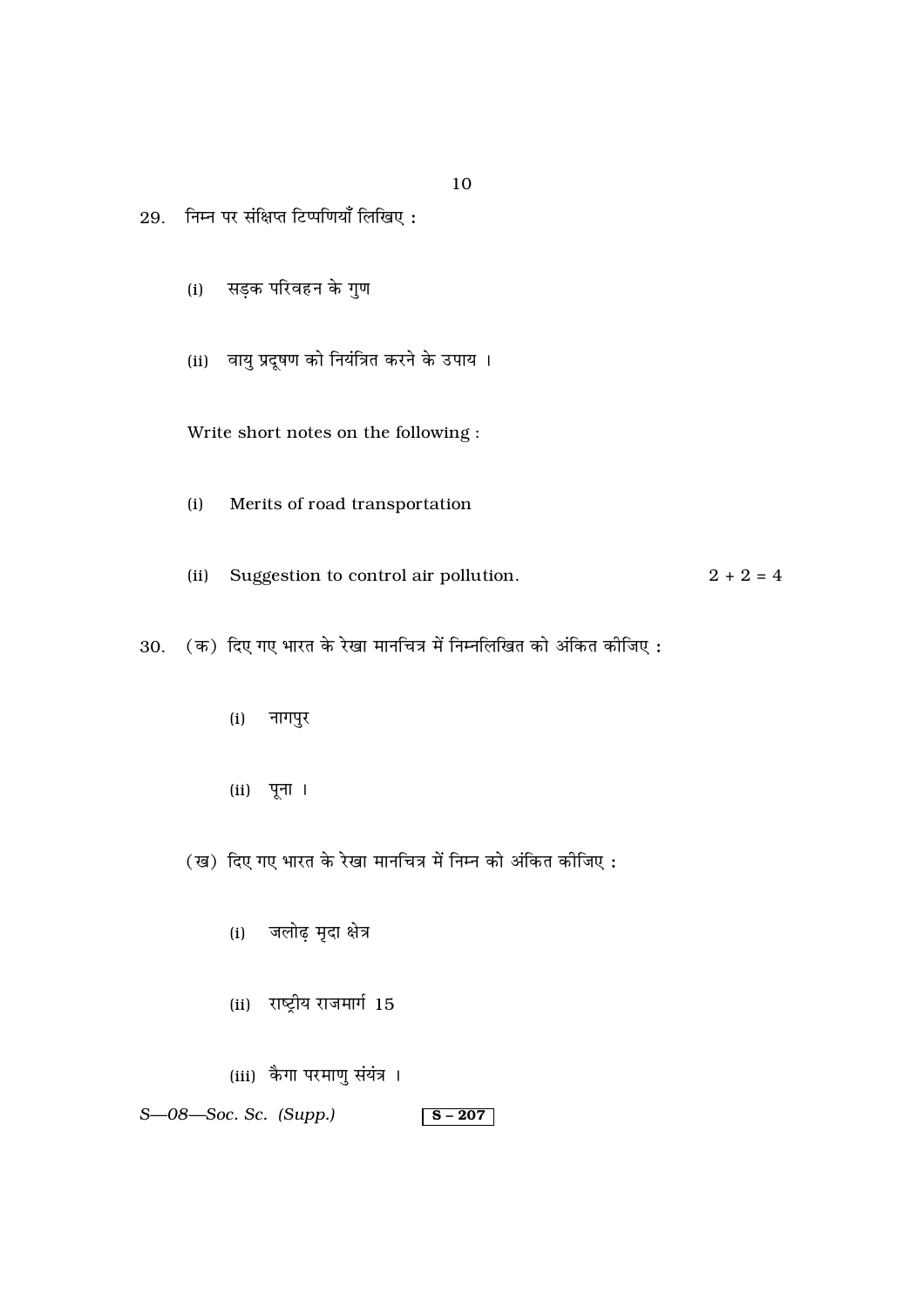(a) Mark the following in the given outline map of India :  $1 + 1 = 2$ 

- (i) Nagpur
- (ii) Poona.
- (b) Mark the following in the given outline map of India : 3

\_\_\_\_\_\_\_\_\_\_\_\_

- (i) Areas of Alluvial soil
- (ii) National Highway 15
- (iii) Kaiga Nuclear plant.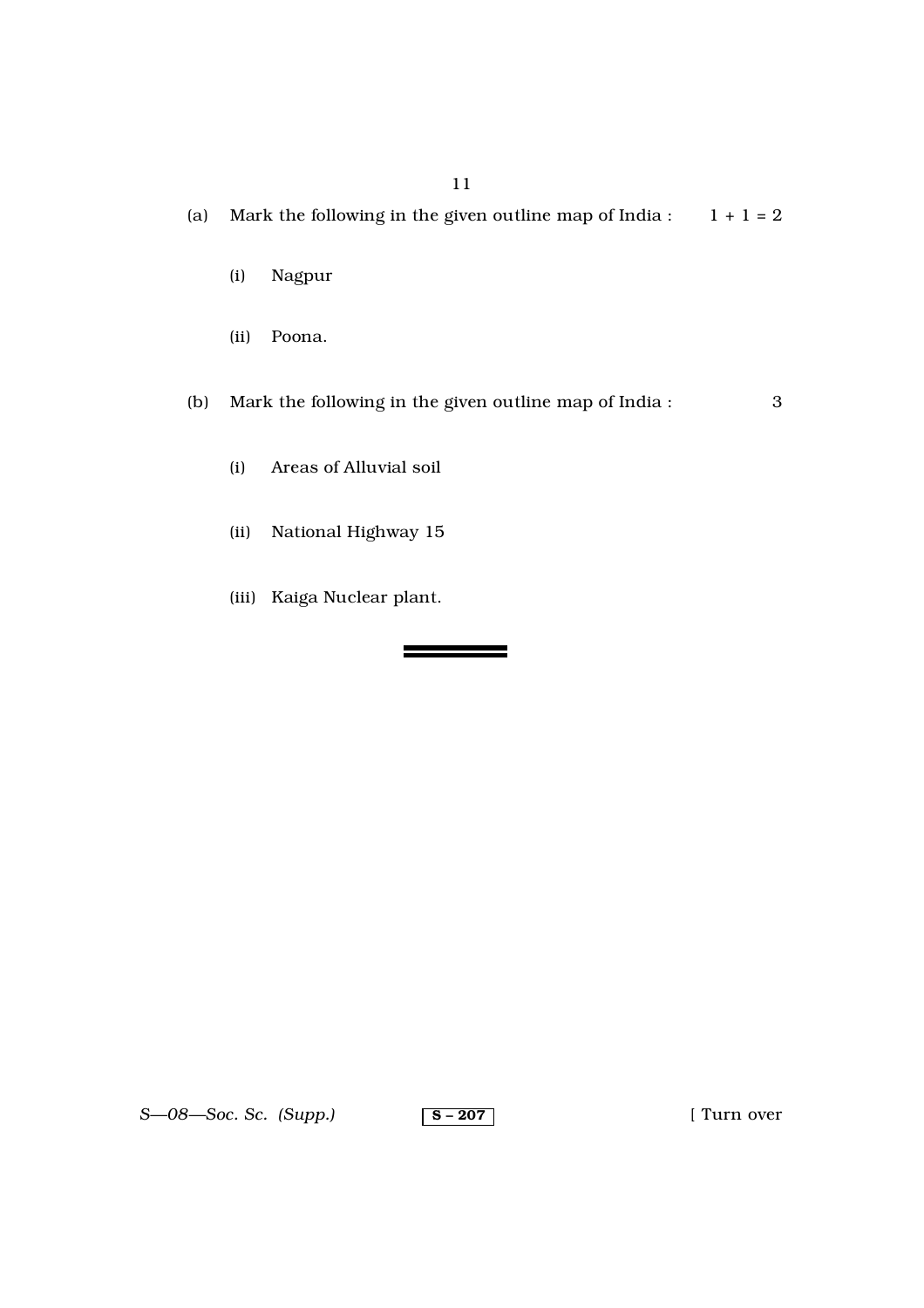

**. S–2207.**